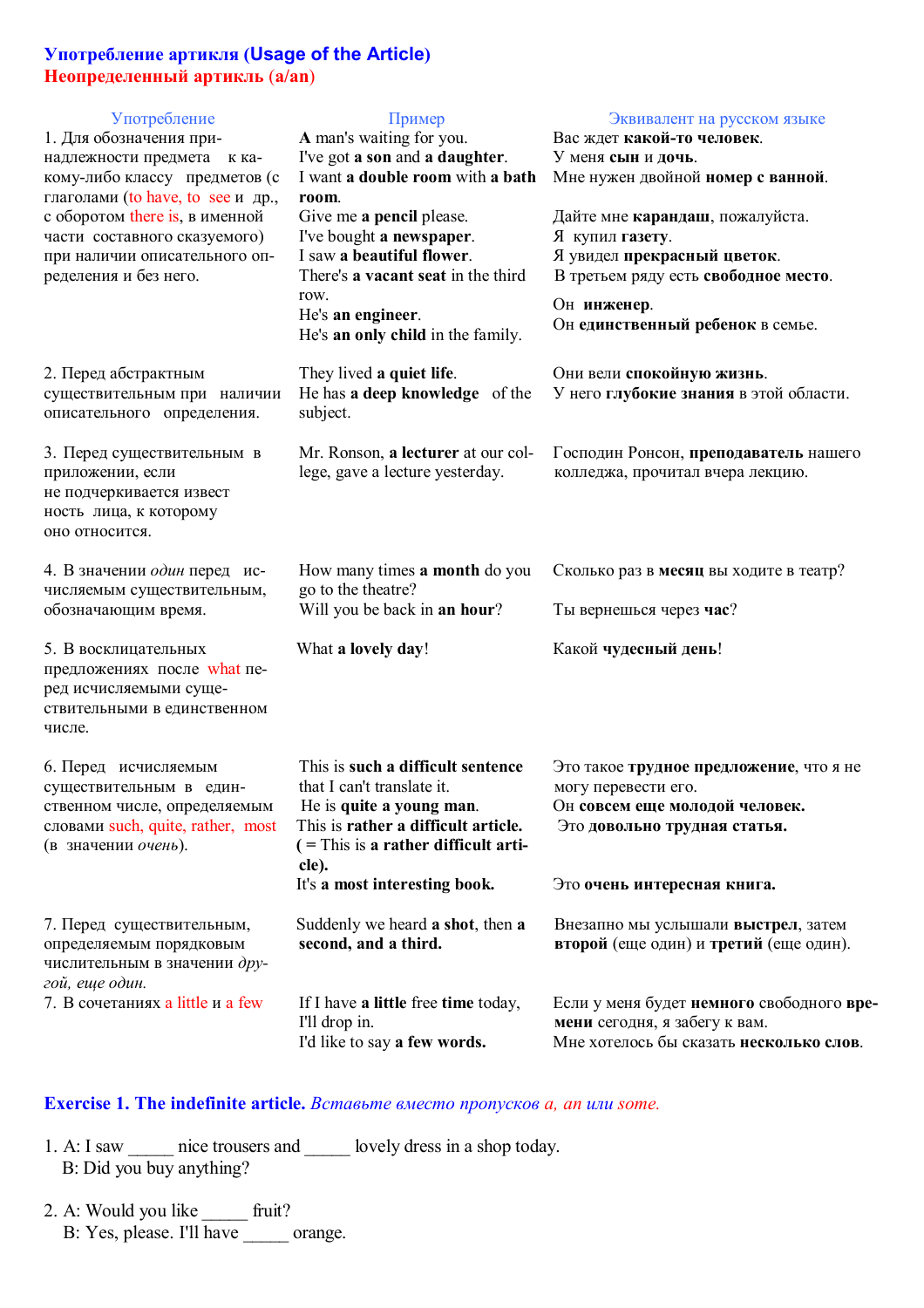3. A: Can you give me*\_\_\_\_\_* advice? B: Yes. You should take*\_\_\_\_\_* holiday. 4. A: What's that? B: It's*\_\_\_\_\_* old diary I found. 5. A: That's *unusual ring.* B: I know. It's antique. 6. A: Did you get*\_\_\_\_\_* card for Bob? B: Yes, I got him *present*, too. 7. A: It's your birthday soon. What would you like as *gift*? B: Actually, there are lots of things I want, so I'll give you list. 8. A: Alright, I'll write it down. B: First, I need *new bike.* I would also like *clothes and money.* 9. A: A bike is *expensive gift, and we bought you good one two years ago.* B: Well, you could buy me **guitar instead!** 10. A: But you can't play guitar! B: I know, but I want to learn. 11 A: So, you mean you want me to pay for *\_\_\_\_\_* lessons too? B: Yes, please! **Exercise 2. The indefinite article.** *Вставьте вместо пропусков a, an, one или ones.* 1. I'm looking for book about animals. Do you have any? 2. There was book about animals, but the others were adventure stories. 3. They saw old film at the cinema yesterday. 4. I don't like these boots, but I really like the \_\_\_\_\_ you're wearing. 5. Tom found mouse in the kitchen, so he put mousetraps everywhere. 6. morning there was a power cut. 7. I'm looking for bag. I need a large  $\qquad \qquad$ . 8. There were two dresses in the shop I liked, but I only bought . 9. I bought 1) set of plates yesterday, but I have broken 2) of them already. I can't have 3) dinner party without 4) full set of plates. 10. 1) day, I will buy 2) cottage in the country. It will have 3) big garden so I will be able to keep 4)  $\log$ . 11. I need 1) car. I want 2) with power steering and 3) sun roof. I can afford 4) second hand car, but I'd rather buy 5)  $\qquad \qquad$  new 6)  $\qquad \qquad$ .

2

- 12. Suddenly there was 1)\_\_\_\_\_ knock at the door. 2)\_\_\_\_\_ old man stood outside. He was wearing 3) suit and carrying 4) unit suitcase in 5) hand and 6) umbrella in the other.
- 13. There were 1) dozen people in the room and not 2) of them knew how to use 3) computer.